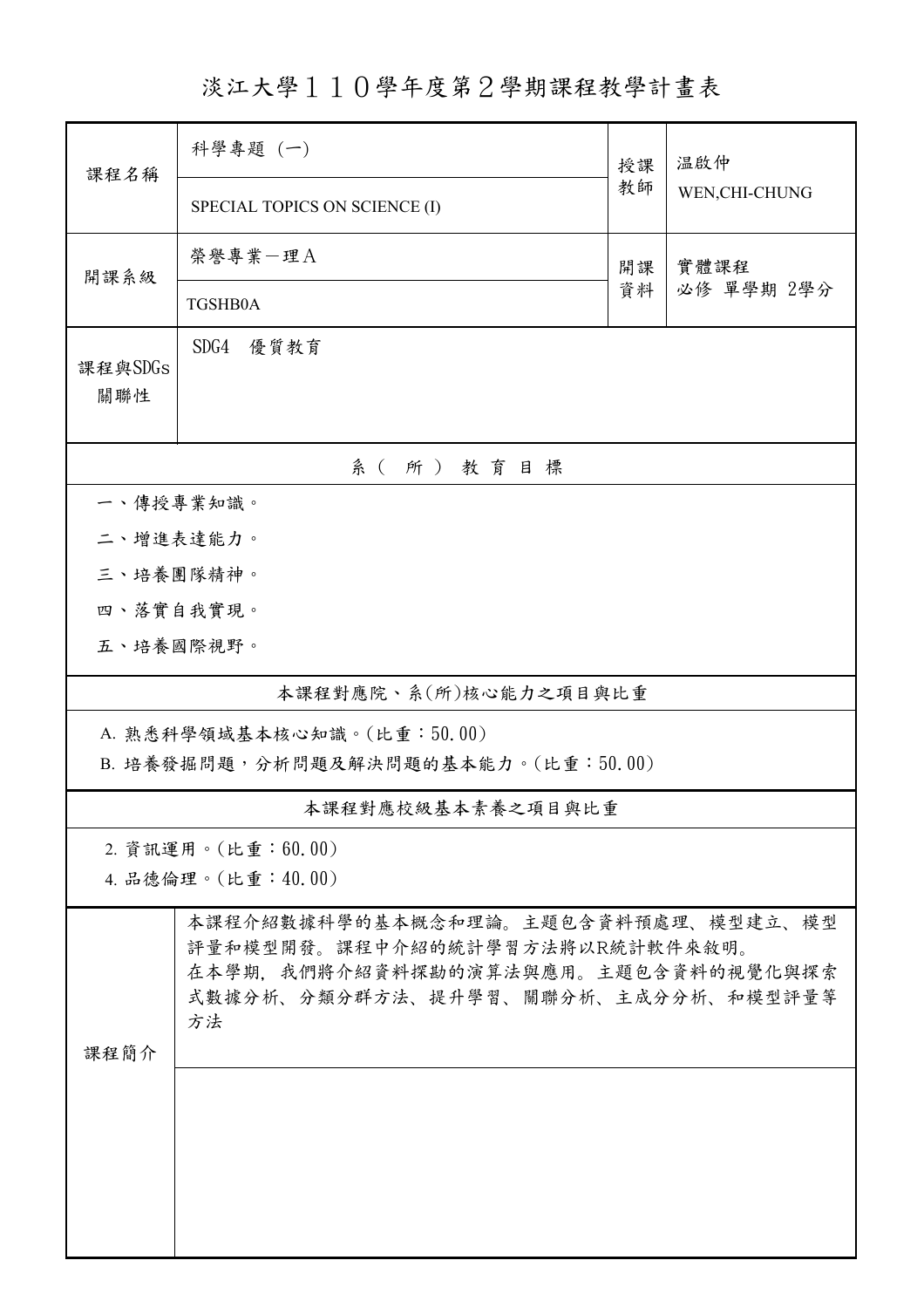In this course, we will introduce the basic concept and theory of Data Mining. The topics will include data preparation, model building, model evaluation, and model selection. Software R is used throughout this course to illustrate the introduced data mining methods. In the semester, we will introduce the algorithm and application of data mining. The topics cover Data visualization, Exploratory data analysis, Classification, and clustering, Boosting learning, Association analysis, Principle component analysis, and Model evaluation.

## 本課程教學目標與認知、情意、技能目標之對應

將課程教學目標分別對應「認知(Cognitive)」、「情意(Affective)」與「技能(Psychomotor)」 的各目標類型。

一、認知(Cognitive):著重在該科目的事實、概念、程序、後設認知等各類知識之學習。

二、情意(Affective):著重在該科目的興趣、倫理、態度、信念、價值觀等之學習。

三、技能(Psychomotor):著重在該科目的肢體動作或技術操作之學習。

| 序<br>號         | 教學目標(中文)                     |                                                    |    | 教學目標(英文)                                                            |                                                 |  |  |  |  |
|----------------|------------------------------|----------------------------------------------------|----|---------------------------------------------------------------------|-------------------------------------------------|--|--|--|--|
| $\mathbf{1}$   | 理解統計學習基本概念與理論                |                                                    |    | Understand the concept and theory of statistical<br>learning method |                                                 |  |  |  |  |
| $\overline{2}$ | 理解資料探勘方法之演算法與應用              |                                                    |    | Understand the algorithm and application of data<br>mining methods  |                                                 |  |  |  |  |
|                | 教學目標之目標類型、核心能力、基本素養教學方法與評量方式 |                                                    |    |                                                                     |                                                 |  |  |  |  |
| 序號             | 目標類型                         | 院、系 $(\kappa)$  <br>核心能力   基本素養                    | 校級 | 教學方法                                                                | 評量方式                                            |  |  |  |  |
| 1              | 認知                           | AB                                                 | 24 | 講述、討論、發表、實作、體<br>驗、模擬                                               | 測驗、作業、討論(含<br>課堂、線上)、實<br>作、報告(含口頭、書<br>面)、活動參與 |  |  |  |  |
| 2              | 技能                           | AB                                                 | 24 | 講述、討論、發表、實作、體<br>驗、模擬                                               | 測驗、作業、討論(含<br>課堂、線上)、實<br>作、報告(含口頭、書<br>面)、活動參與 |  |  |  |  |
|                | 授課進度表                        |                                                    |    |                                                                     |                                                 |  |  |  |  |
| 週次             | 日期起訖                         | 內 容 (Subject/Topics)<br>備註                         |    |                                                                     |                                                 |  |  |  |  |
|                | $111/02/21$ ~<br>111/02/25   | 1 2 Introduction                                   |    |                                                                     |                                                 |  |  |  |  |
| $\overline{c}$ | $111/02/28$ ~<br>111/03/04   | 3 R commander & Rattle                             |    |                                                                     |                                                 |  |  |  |  |
| 3              | $111/03/07$ ~<br>111/03/11   | 4 Introduction to exploratory data analysis        |    |                                                                     |                                                 |  |  |  |  |
| 4              | $111/03/14$ ~<br>111/03/18   | 5 Introduction to exploratory data analysis        |    |                                                                     |                                                 |  |  |  |  |
| 5              | $111/03/21$ ~<br>111/03/25   | 6 Data visualization and exploratory data analysis |    |                                                                     |                                                 |  |  |  |  |
| 6              | $111/03/28$ ~<br>111/04/01   | 6 Data visualization and exploratory data analysis |    |                                                                     |                                                 |  |  |  |  |